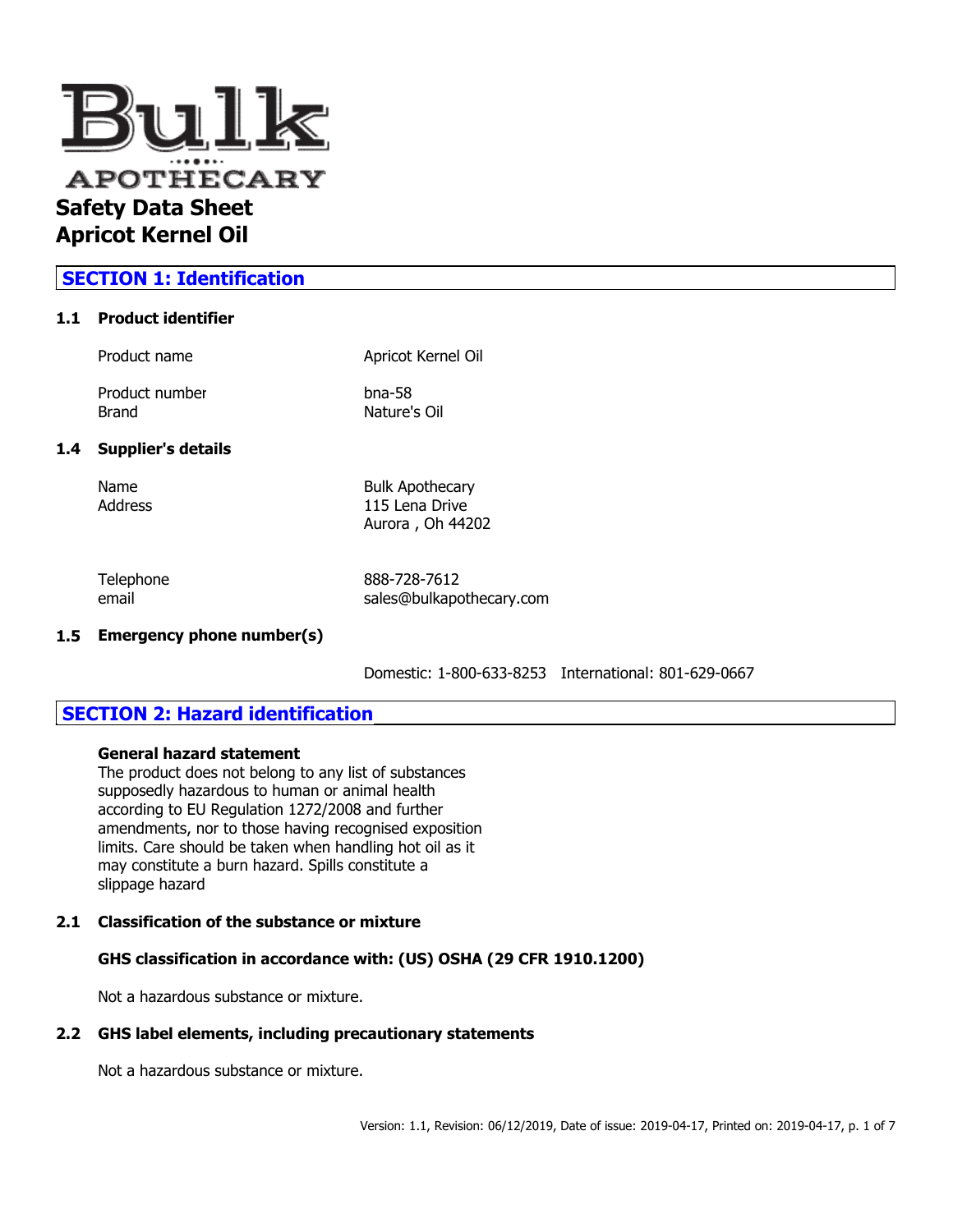### **2.3 Other hazards which do not result in classification**

Not a hazardous substance or mixture.

### **SECTION 3: Composition/information on ingredients**

### **3.2 Mixtures**

### **Components**

### **1. Apricot Kernel Oil**

Concentration Not specified, 100% CAS no. 72869-69-3

### **Trade secret statement (OSHA 1910.1200(i))**

Naturally occurring vegetable oil obtained from the kernels of Prunus armeniaca. The oil may be in the crude or refined, bleached, deodorized and winterized state

### **SECTION 4: First-aid measures**

#### **4.1 Description of necessary first-aid measures**

| General advice                                         | Remove contaminated soaked clothing immediately |
|--------------------------------------------------------|-------------------------------------------------|
| If inhaled                                             | Not expected with this type of product          |
| In case of skin contact                                | No measure, being a non-toxic product           |
| In case of eye contact                                 | Wash thoroughly with running tap water          |
| If swallowed                                           | No measure, being a non-toxic product           |
| Personal protective equipment for first-aid responders |                                                 |

N/A

#### **4.2 Most important symptoms/effects, acute and delayed**

Non toxic product cosmetic use. Doesn't have any microbiological specification as it is sterilized in the refining process. Doesn't contain impurities. Not included in the list of substances prohibited in cosmetic products or subjected to restrictions, doesn't contain colorants, preservatives or UV filters (Annex II - VI of EU Regulation 1223/2009).

**4.3 Indication of immediate medical attention and special treatment needed, if necessary** Treat symptomatically and supportively.

**SECTION 5: Fire-fighting measures**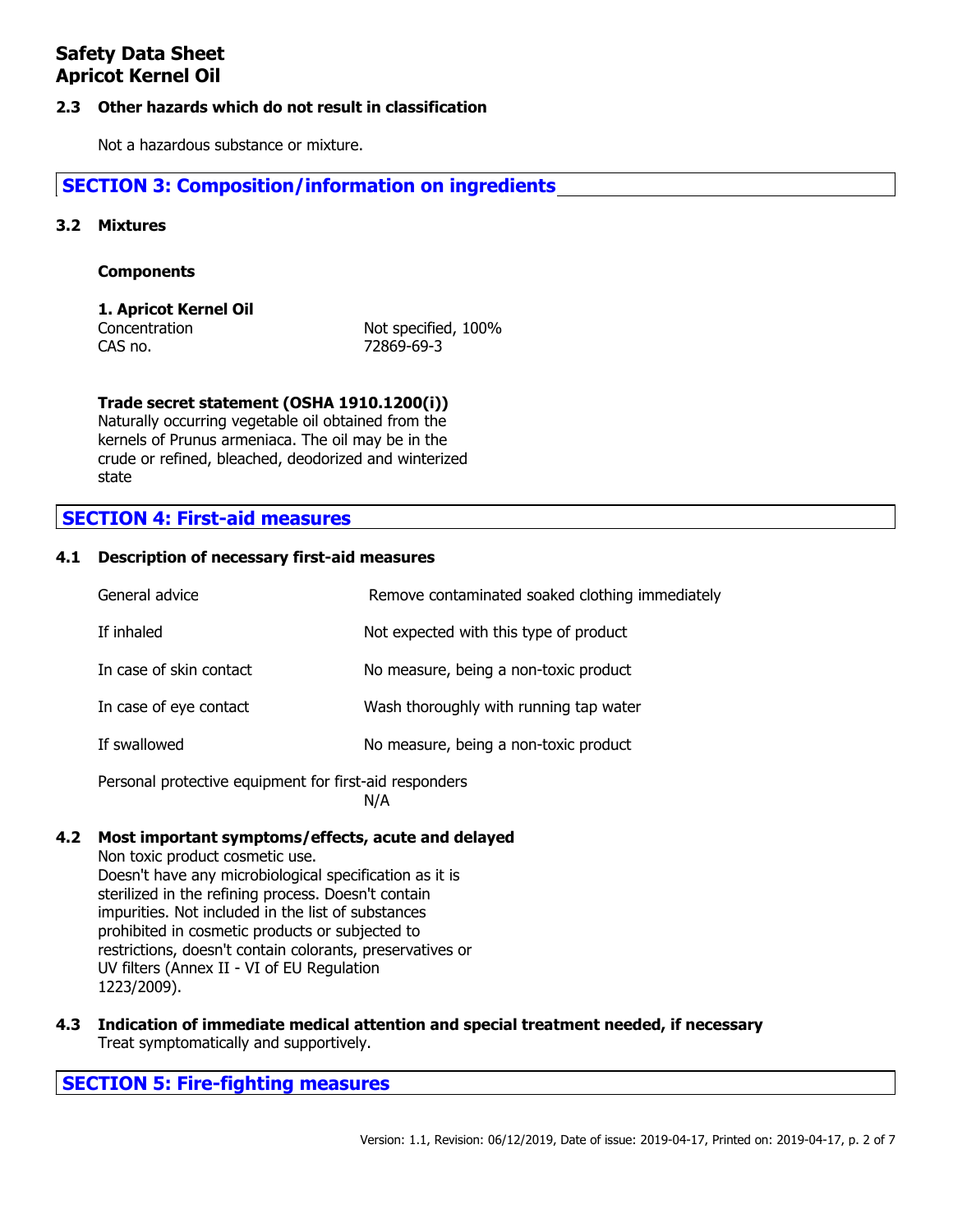**5.1 Suitable extinguishing media** Foam, CO2, Dry chemical powder.

No not use water.

- **5.2 Specific hazards arising from the chemical** The product may only form ignitable mixtures or burn above the flash point. Dangerous combustion products include smoke and oxides of carbon.
- **5.3 Special protective actions for fire-fighters** Wear self-contained breathing apparatus for firefighting if necessary.

### **SECTION 6: Accidental release measures**

- **6.1 Personal precautions, protective equipment and emergency procedures** No special precautions required.
- **6.2 Environmental precautions** No special precautions required.
- **6.3 Methods and materials for containment and cleaning up** Small spills and residues may be absorbed with material such as cloth or sawdust, washed away with water and cleaned with sodic products. Larger spillage may be pumped.

### **Reference to other sections**

For disposal see section 13.

### **SECTION 7: Handling and storage**

### **7.1 Precautions for safe handling**

Keep containers sealed when not in use. Prevent spills and leaks to avoid slip hazard. Provide suitable mechanical equipment for the safe handling of drums and heavy packages.

### **7.2 Conditions for safe storage, including any incompatibilities**

Keep containers out of direct sunlight in cool dry conditions at a temperature not exceeding 25°C. Keep in the original containers or in plastic or plastic-coated containers. Limit oxygenation (contact with air).

### **Specific end use(s)**

No specific uses are stipulated.

### **SECTION 8: Exposure controls/personal protection**

### **8.3 Individual protection measures, such as personal protective equipment (PPE)**

### **Eye/face protection**

No special protective equipment required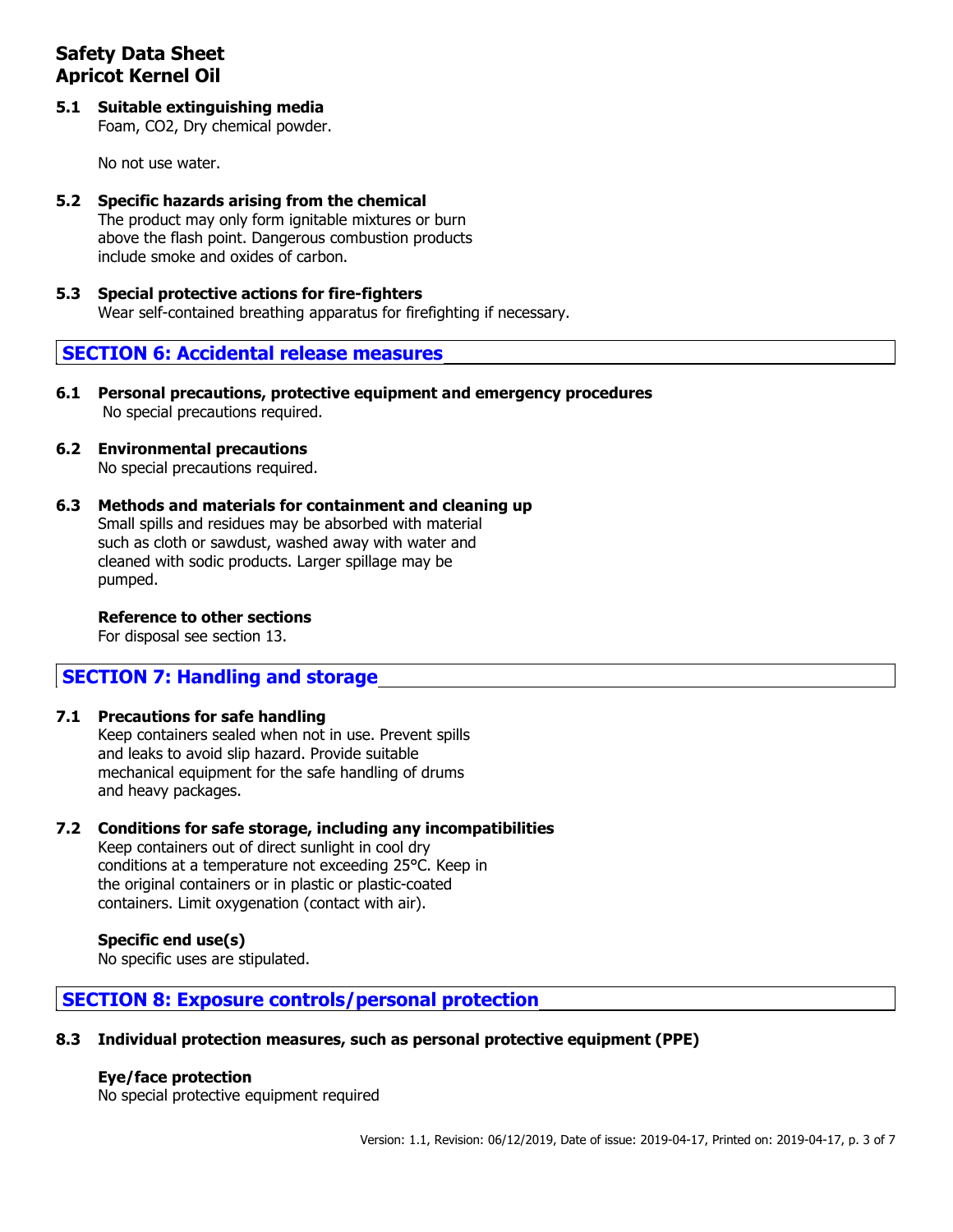### **Skin protection**

No special protective equipment required

#### **Body protection**

No special protective equipment required

### **Respiratory protection**

No special protective equipment required

**Thermal hazards** No data available.

**Control banding approach** Not applicable

**Environmental exposure controls** No data available.

# **SECTION 9: Physical and chemical properties**

### **Information on basic physical and chemical properties**

Appearance/form (physical state, color, etc.) Clear, pale yellow liquid at 20°C Odor **Almost odourless** Odor threshold **Almost odourless** pH N/A Melting point/freezing point No data available. Initial boiling point and boiling range 100°C Flash point 280°C Evaporation rate **No assume that the Contract Contract available.** No data available. Flammability (solid, gas) No data available. Upper/lower flammability limits No data available. Upper/lower explosive limits No data available. Vapor pressure No data available. Vapor density and the same of the state of the No data available. Relative density 0,914 - 0,919 gr/cm3 at 20°C Solubility(ies) Soluble in vegetable oils Partition coefficient: n-octanol/water No data available. Auto-ignition temperature No data available. Decomposition temperature No data available. Viscosity **No. 2018** Viscosity **No. 2018** 2019 12:30 No. 4 (No. 4 available.) Explosive properties and the set of the set of the No data available. Oxidizing properties and the state of the No data available.

#### **Other safety information**

No data available.

### **SECTION 10: Stability and reactivity**

- **10.1 Reactivity**
	- No data
- **10.2 Chemical stability**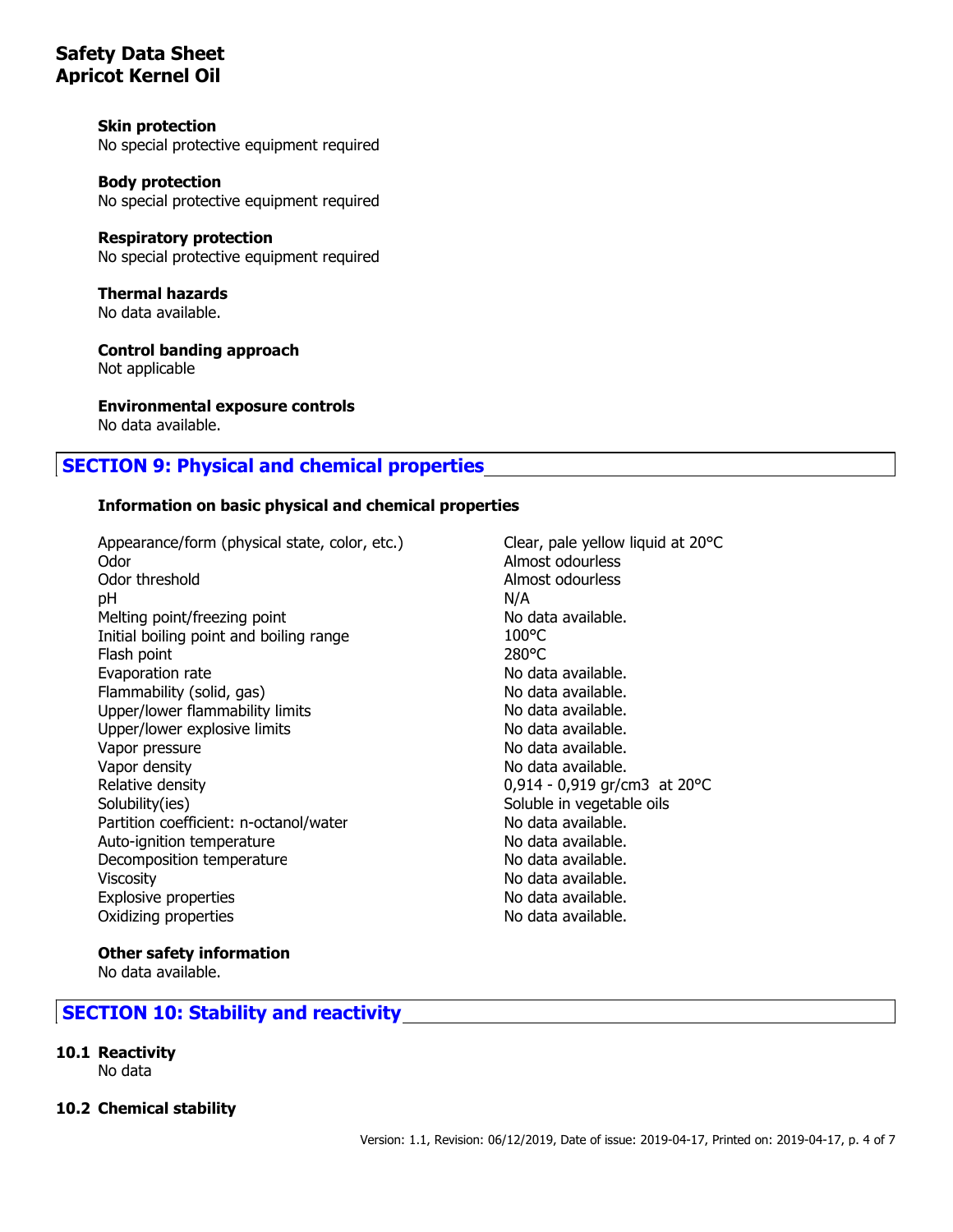Stable under normal storage conditions.

### **10.3 Possibility of hazardous reactions**

No data available.

### **10.4 Conditions to avoid**

High temperature warehousing, heating at more than 60°C (for cosmetic use)

#### **10.5 Incompatible materials** No data

### **10.6 Hazardous decomposition products**

The product does not decompose under normal conditions. In fire conditions a complex mixture of irritating fumes and smoke will be evolved

### **SECTION 11: Toxicological information**

### **Information on toxicological effects**

### **Acute toxicity**

Non toxic product for cosmetic use. Doesn't have any microbiological specification as it is sterilized in the refining process. Doesn't contain impurities. Not included in the list of substances prohibited in cosmetic products or subjected to restrictions, doesn't contain colorants, preservatives or UV filters (Annex II - VI of EU Regulation 1223/2009).

### **Skin corrosion/irritation**

No measure, being a non-toxic product

### **Serious eye damage/irritation**

Wash thoroughly with running tap water

### **Respiratory or skin sensitization**

Not expected with this type of product

### **Germ cell mutagenicity**

Based on available data, classification data are not met

### **Carcinogenicity**

IARC: No component of this product present at levels greater than or equal to 0.1% is identified as a carcinogen or potential carcinogen by IARC.

ACGIH: No component of this product present at levels greater than or equal to 0.1% is identified as a carcinogen or potential carcinogen by ACGIH.

NTP: No component of this product present at levels greater than or equal to 0.1% is identified as a known or anticipated carcinogen by NTP.

OSHA: No component of this product present at levels greater than or equal to 0.1% is identified as a carcinogen or potential carcinogen by OSHA.

### **Reproductive toxicity**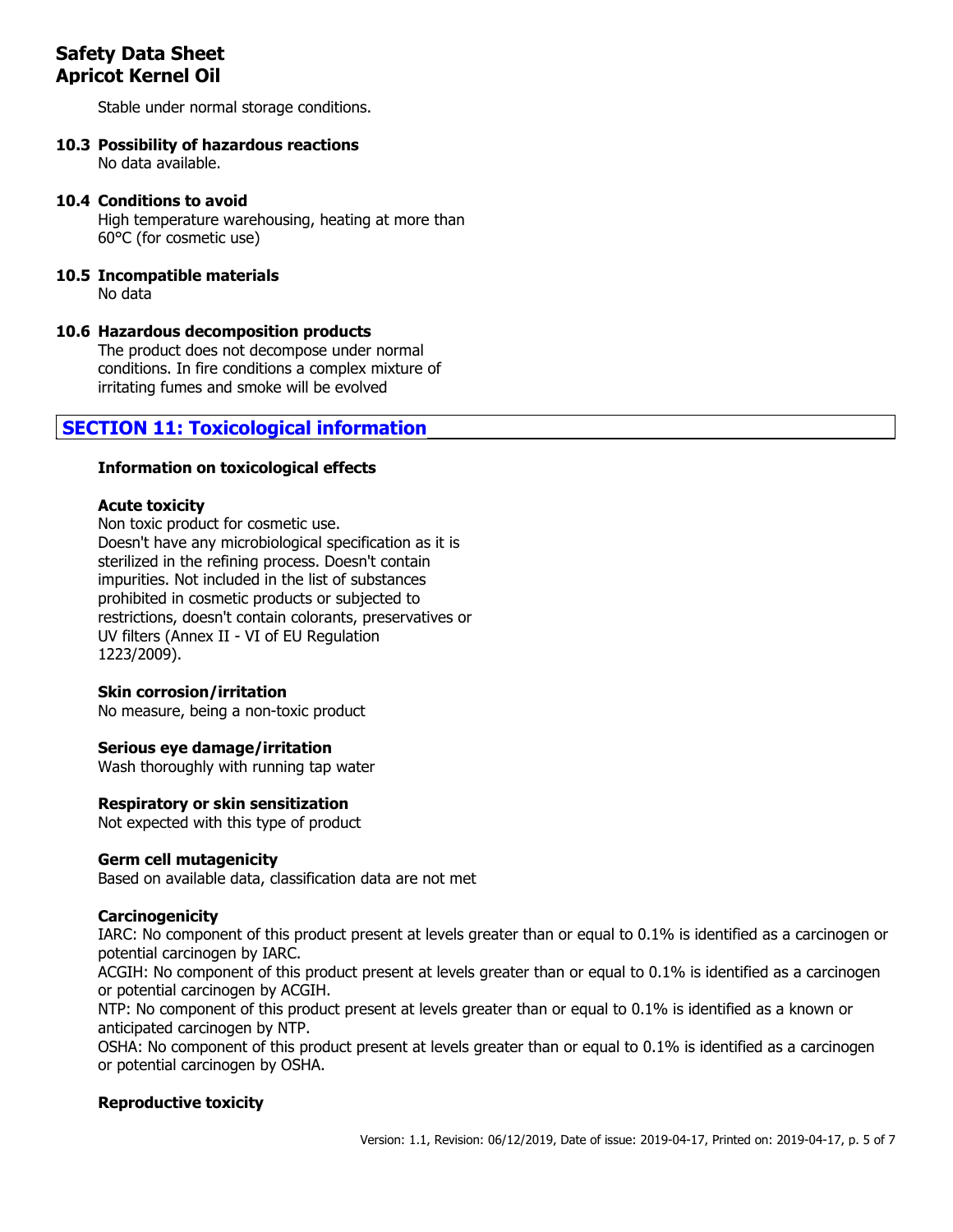Based on available data, classification data are not met

**Summary of evaluation of the CMR properties** Based on available data, classification data are not met

**STOT-single exposure** Based on available data, classification data are not met

**STOT-repeated exposure** Based on available data, classification data are not met

**Aspiration hazard** Not expected with this type of product

**SECTION 12: Ecological information**

**Toxicity** Low

**Persistence and degradability** 90% (OECD)

**Bioaccumulative potential** None

**Mobility in soil** Low

**Results of PBT and vPvB assessment** PBT/vPvB assessment not available as chemical safety assessment not required/not conducted

**Other adverse effects**

No data available on product.

### **SECTION 13: Disposal considerations**

#### **Disposal of the product**

When possible recover spilled product. When product must be discarded, do so into an authorised dump or recycling service station. Act in accordance with local and national regulations

**Disposal of contaminated packaging**

Dispose of as unused product.

**SECTION 14: Transport information**

**DOT (US)** Not dangerous goods

**IMDG** Not dangerous goods